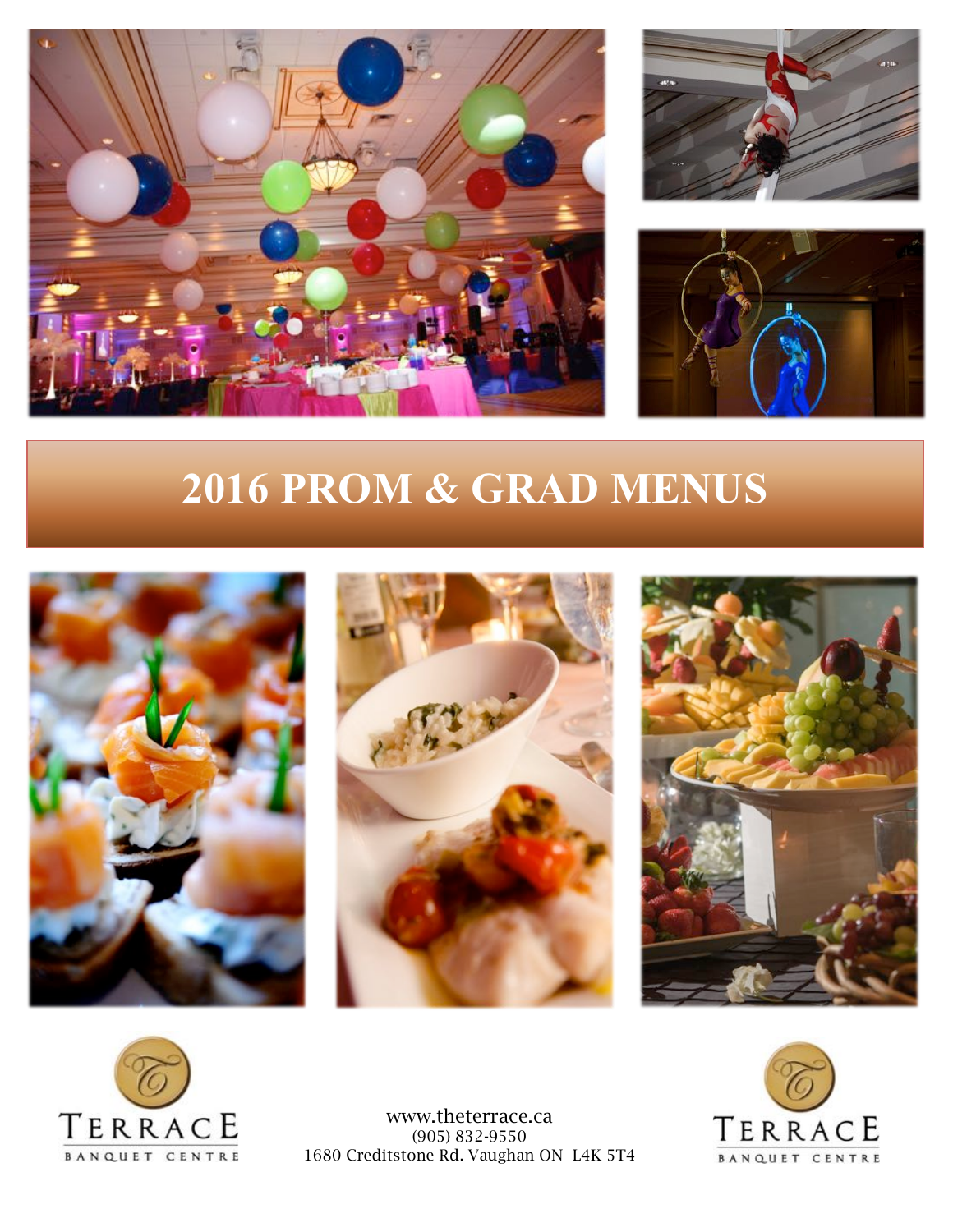

## PROM & GRAD MENUS 2016

*Menu # 1*

Antipasto Assorted Cold Cuts, Bocconcino, Grilled Vegetables & Olives

> Pasta Penne a la Vodka

Entrée Roasted Chicken Supreme, Marsala Reduction Seasonal Vegetables Roasted Potatoes

> Dessert Ice Cream Crepe

Bar Coffee and Tea Soft Drinks & Juices

## *Menu # 2*

Antipasto Spring Mix Salad or Caesar Salad

Pasta Penne with Fresh Tomato and Basil Sauce

Entrée Oven Roasted Chicken Breast with Natural Pan Juices Seasonal Vegetables Roasted Potatoes

> Dessert Chocolate Tartuffo with a Cookie Wafer

> > Bar Coffee and Tea Soft Drinks & Juices

All Menus Include Bread and Butter per table Standard 120" Tablecloths & Napkins